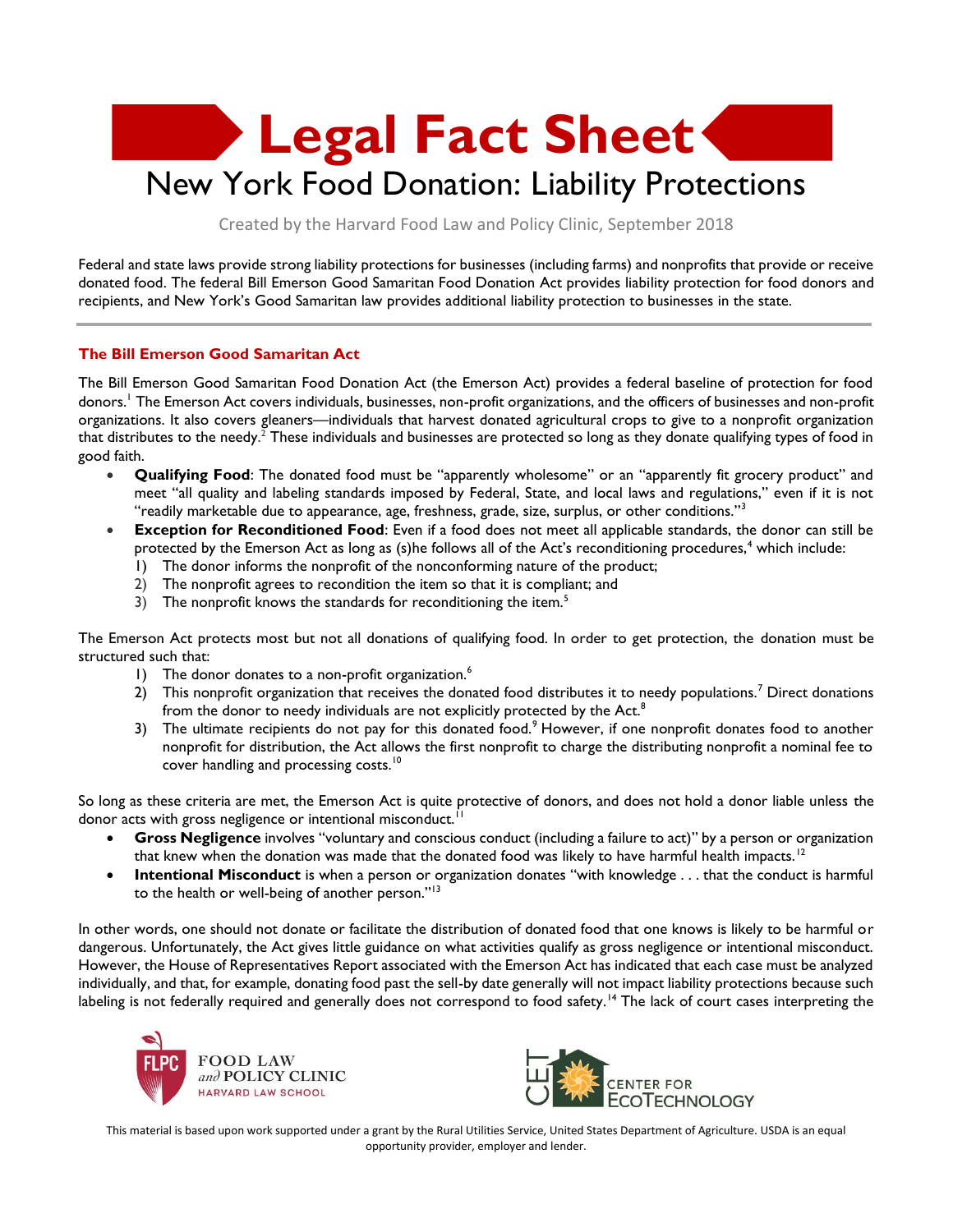Emerson Act suggests how protective the Act is of donors; research does not turn up a single case related to food donation liability.<sup>15</sup>

## **Liability Protection for Food Donation in New York**

In addition to the Emerson Act, New York state law is relevant to liability protection for food donations in several ways.

- **The Emerson Act**: The Emerson Act indicates that donated food must meet all applicable state and local food quality and labeling standards in addition to federal requirements.<sup>16</sup> This means that state laws regarding food labeling and safety must be followed for a food donor to receive protection under the federal Emerson Act.
- **State Authority**: States are free to enact laws that are the same or more protective of donors than the federal Emerson Act, which sets a floor on liability protection.<sup>17</sup> New York has passed such legislation.

New York law provides protection from civil and criminal liability to good-faith donors who donate any canned or perishable food, farm product, game or wild game to a charitable or nonprofit organization for free distribution.<sup>18</sup> Good-faith donors include, but are not limited to, public food service establishments, meaning places where food is prepared, sold, or served for immediate consumption; ordered or taken out by customers; or prepared for delivery and consumption elsewhere.<sup>19</sup> The donor must inspect the food at the time of donation and find that it is apparently fit for human consumption.<sup>20</sup> Foods may be fit for human consumption even if not readily marketable due to appearance, freshness, grade, surplus, or other conditions.<sup>21</sup>

New York state law does not provide liability protection when the donor has actual or constructive knowledge that the donated food is adulterated, tainted, contaminated or harmful to health. $^{22}$ 

## **Conclusion**

Federal law and New York state law provide ample liability protections for food donors and nonprofit recipients. The fact that research does not turn up any cases related to liability for food donation demonstrates the strength of liability protections under the Emerson Act. Liability protections for food donors and nonprofit recipients exist so long as the donated food is in compliance with federal and state safety and labeling rules, and it is donated to a nonprofit organization in good faith and without the donor acting with gross negligence or intentional misconduct.

<sup>3</sup> There is an exception for mislabeled food products that are "not readily marketable," which can also be protected so long as the donor explains the mislabeling to the donee, and the donee has sufficient knowledge to and does recondition the product to meet applicable standards. *Id.*  §1791(b)(1-2).

<sup>6</sup> The Act defines a non-profit as an incorporated or unincorporated entity that satisfies these requirements: (1) operates "for religious, charitable, or educational purposes" and (2) "does not provide net earnings to, or operate in any other manner for the benefit of any officer, employee, or shareholder." 42 U.S.C.A. §1791(b)(9) (West 2018).

<sup>7</sup> *Id.* §1791(c). <sup>8</sup> *See id.*

<sup>9</sup> *Id.* §1791(b)(3).

<sup>10</sup> *Id.*

- <sup>11</sup> *Id.* §1791(c)(3).
- <sup>12</sup> *Id.* §1791(b)(7).
- <sup>13</sup> *Id.* §1791(b)(8).
- <sup>14</sup> *Legal Guide to Food Recovery*, *supra* note 4, at 10.
- <sup>15</sup> *Id.*

<sup>18</sup> N.Y. AGRIC. & MKTS. LAW §71-z.





This material is based upon work supported under a grant by the Rural Utilities Service, United States Department of Agriculture. USDA is an equal opportunity provider, employer and lender.

<sup>1</sup> 42 U.S.C.A. §1791 (West 2018).  $\overline{a}$ 

<sup>2</sup> *Id.* §1791(b)(5).

<sup>4</sup> *Legal Guide to Food Recovery*, U. ARK. L.L.M. DEP'T OF AGRIC. & FOOD LAW 10 (2013), http://law.uark.edu/documents/2013/06/Legal-Guide-To-Food-Recovery.pdf.

<sup>5</sup> *Id.*

<sup>16</sup> 42 U.S.C.A. §1791(b)(1-2) (West 2018).

<sup>17</sup> *Legal Guide to Food Recovery*, *supra* note 4, at 10.